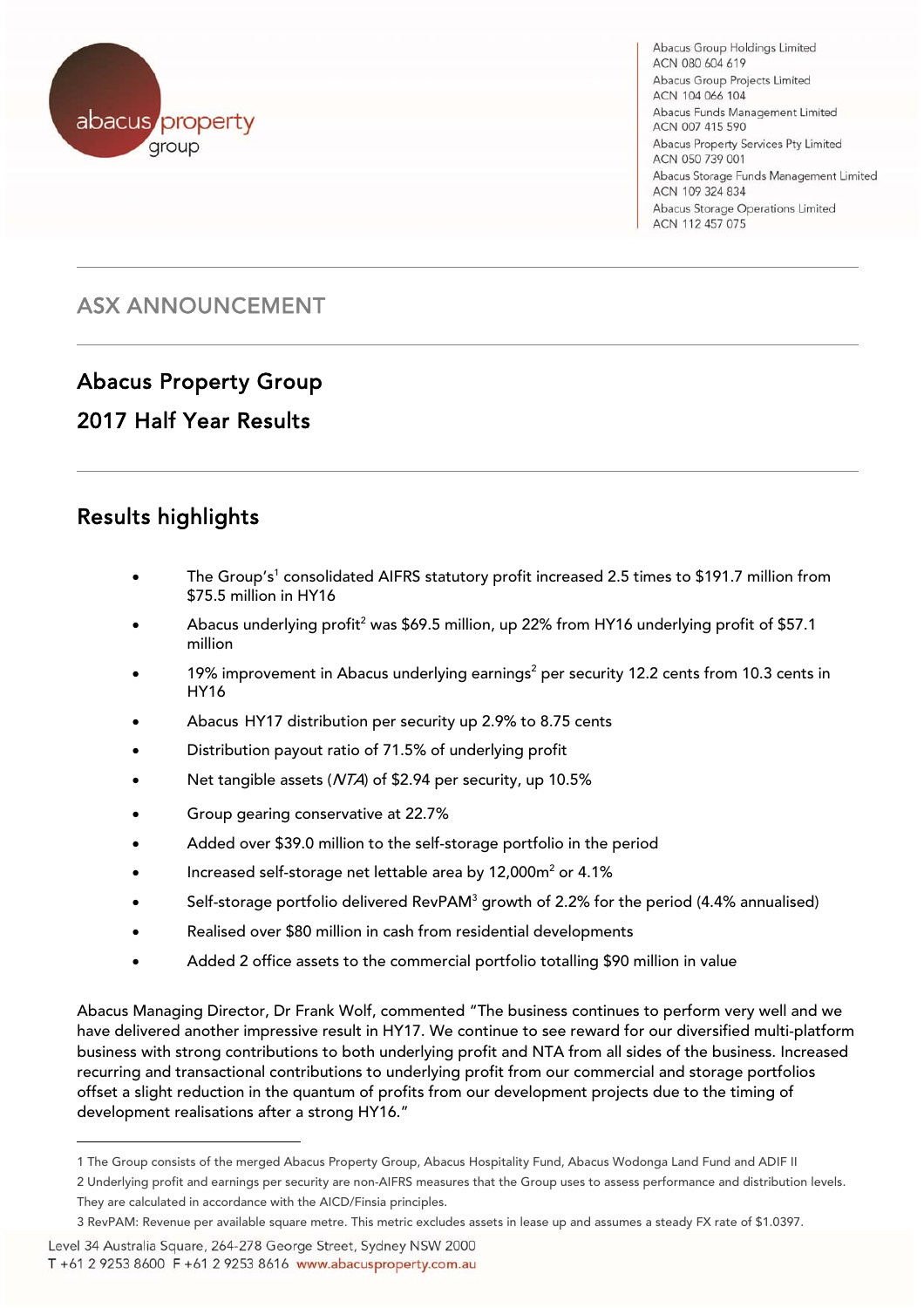

### Segment review

#### Property

- 100 properties valued at \$1.69 billion
- Revaluation gains of \$76.9 million across the portfolios

#### Commercial portfolio

- \$50.0 million underlying EBITDA contribution
- 34 commercial properties valued at \$1.1 billion
- Portfolio capitalisation rate: 6.9%
- Occupancy<sup>4</sup>: 90.4%
- Like for like rental growth of 2.2%<sup>4</sup>
- Weighted average lease expiry ( $WALE$ ) profile of 4.1 years<sup>4</sup>.

The commercial portfolio achieved strong returns by growing assets and revenue during the period. The commercial portfolio added two assets for c.\$90 million while also achieving revaluation gains of over \$64 million. These helped increase the portfolio's total assets to almost \$1.1 billion across 34 properties. Underlying EBITDA increased 79% to \$50.0 million driven by improved net rental income and strong transactional profits following the sale of 2 assets for c.\$100 million that delivered c.\$11 million in gains.

Portfolio metrics highlighted the sensitivity to portfolio remixing that occurs as a result of our core plus value add strategy. Occupancy across the commercial portfolio fell slightly to 90.4% from 91.2% at 30 June 2016 with the sale of high occupancy assets, the acquisition of lower occupancy assets and the impact of development/refurbishment strategies across a number of assets. It is our expectation that occupancy will improve as development/refurbishment projects are completed and the new space is leased. Like for like rent growth across the portfolio of 2.2% has reduced following periods of stronger growth on the back of post development leasing successes.

The major property we added during the period was the acquisition of a 50% interest in 324 Queen Street for \$66 million. The property was acquired as tenants in common with Investec Australia Property Fund. The property is located in a premier position at the junction of Queen and Creek Streets, in the Brisbane CBD's golden triangle. The property has a commanding street presence, a strong retail component and 19,860m $^{\rm 2}$  of net lettable area. The co-owners intend to focus on improving rental levels through the lease up of the ~20% vacancy. Longer term plans will explore the redevelopment of the lower commercial areas into flagship retail opportunities.

#### Self-storage portfolio

l

- \$19.0 million underlying EBITDA contribution
- 66 self-storage assets valued at \$613 million
- Portfolio capitalisation rate: 7.9%
- Occupancy<sup>4</sup>: 88.7%
- Average rental pa<sup>4</sup>: \$262 per m<sup>2</sup>

<sup>4</sup> Excluding assets awaiting conversion or newly converted assets in lease up.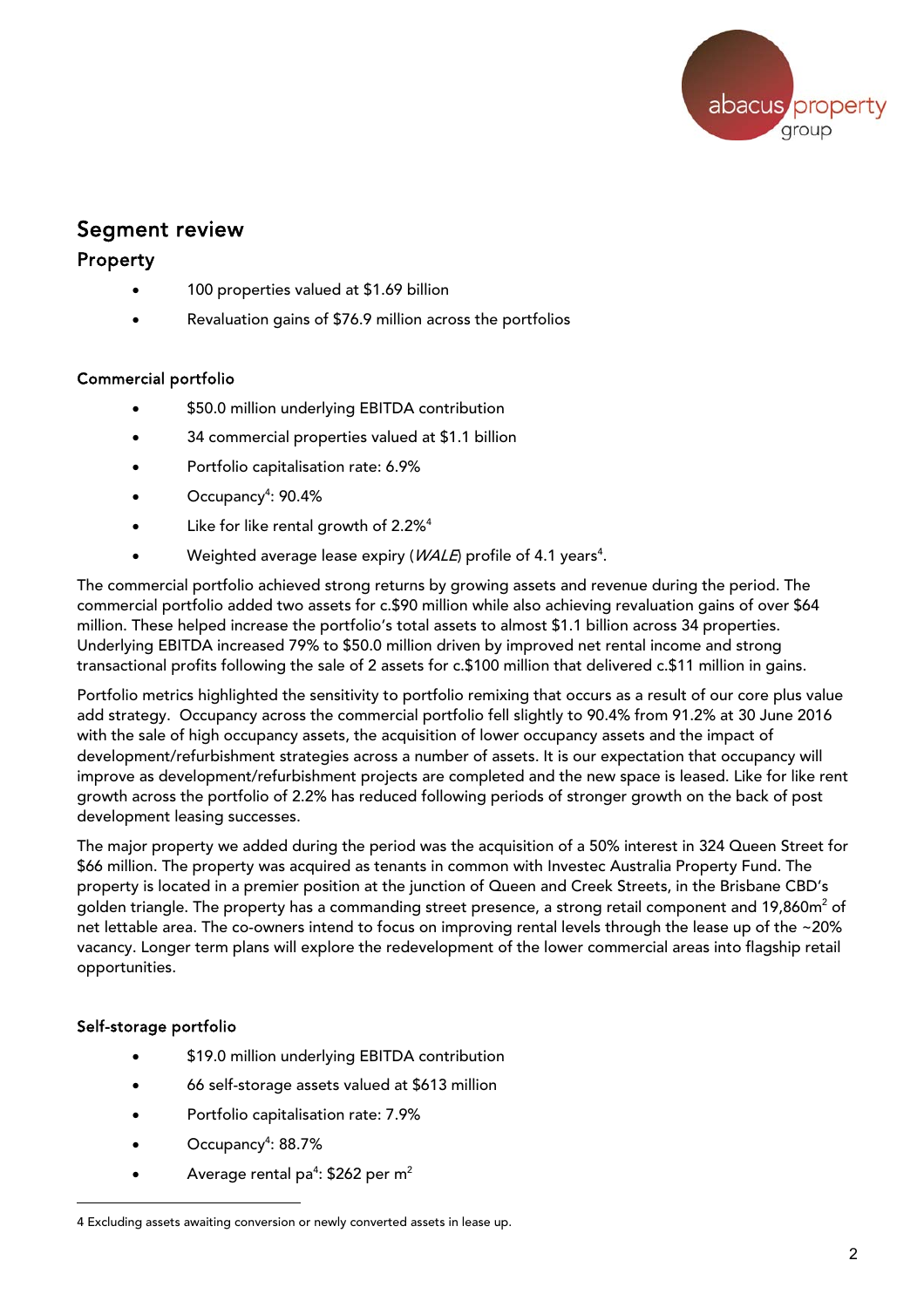

• RevPAM<sup>4</sup>: up 2.2% to \$232 per m<sup>2</sup>

Business trading across the portfolio continues to improve, delivering rental growth of 17.0% for the period over the prior corresponding period. This drove underlying EBITDA growth of 19.5% to \$19 million. Recent portfolio additions, increases in occupancy across the established portfolio<sup>4</sup> to 88.7% and the average rent to  $$262$  per m $^2$  contributed to the improved result. This led to a strong improvement in revenue per available square metre (RevPAM) which grew 2.2% to \$232 per m $^{\rm 2}$  over the six month period to 31 December 2016, and implies an annualised growth rate of 4.4%.

We continue to add to the portfolio through acquisition. Four new assets were added for \$22.0 million. We added a further 4.1% or 12,000m<sup>2</sup> of net lettable area (*NLA*) taking portfolio NLA to over 302,000m<sup>2</sup>. Two new assets are established facilities acquired in strong catchments at Hume (ACT) and Ingleburn (NSW). The remaining two assets have conversion potential and we have already started the process to deliver c.5,000m<sup>2</sup> of NLA at Frenchs Forest (NSW) which we expect to deliver in FY18.

We continue to target conversion opportunities in metropolitan areas on Australia's eastern seaboard that will deliver higher average rental rates than the current portfolio average. We currently have 7 non-storage assets with conversion potential of c.20,000m<sup>2</sup> of NLA.

#### Property Ventures

The Property Ventures division generated an underlying EBITDA result of \$24.5 million for the period. This was slightly down on last year's result for the same period attributable to a lower average interest rate across the portfolio and a reduction in fee income from new investments. Total assets amount to \$492 million which reflects a \$71 million reduction from capital and interest repayments received during the period, \$50 million of additional interest and drawdowns as well as an increase of \$14 million from fair value increases.

Project realisations and the receipt of interest payments during the period delivered over \$80 million of cash to the business. The Abacus property ventures portfolio comprises over 9,000 units or land lots which equates to a cost base of c\$50,000 per unit/land lot. This provides comfort that the Group's exposure to residential apartment and land markets, where over 90% is exposed to the Sydney market, should deliver strong returns in the future.

Two residential development projects that contributed to HY17 results included The Prince apartments in Canberra and Spice apartments in South Brisbane. Both projects successfully settled on the majority of unit sales during the period. The Spice project has sold all its units while The Prince has two units left. It is anticipated these will be sold shortly. In addition to interest earned across the life of The Prince project; Abacus earned a \$10 million profit share on its c.\$3 million investment in the project which was recorded in this period. The Spice development has recorded over \$14.5 million in interest over the project and with a few units remaining for settlement should achieve a c.\$8 million profit share in H217.

We continue to work with all stakeholders to progress our rezoning approval at Camellia. The rezoning of a 15ha first stage at the Riverlands land sub-division project was recently approved. A development application is to be submitted in the near future to achieve c.450 duplex lots.

#### Funds Management

The funds management business generated an underlying EBITDA result of \$5.8 million for the period. Abacus has \$170 million of capital invested across the platform. Abacus continues to manage these unlisted funds to optimise the returns to investors. ADIF II and AHF have continued to sell down assets over the period in preparation of fund termination by 30 June 2017.